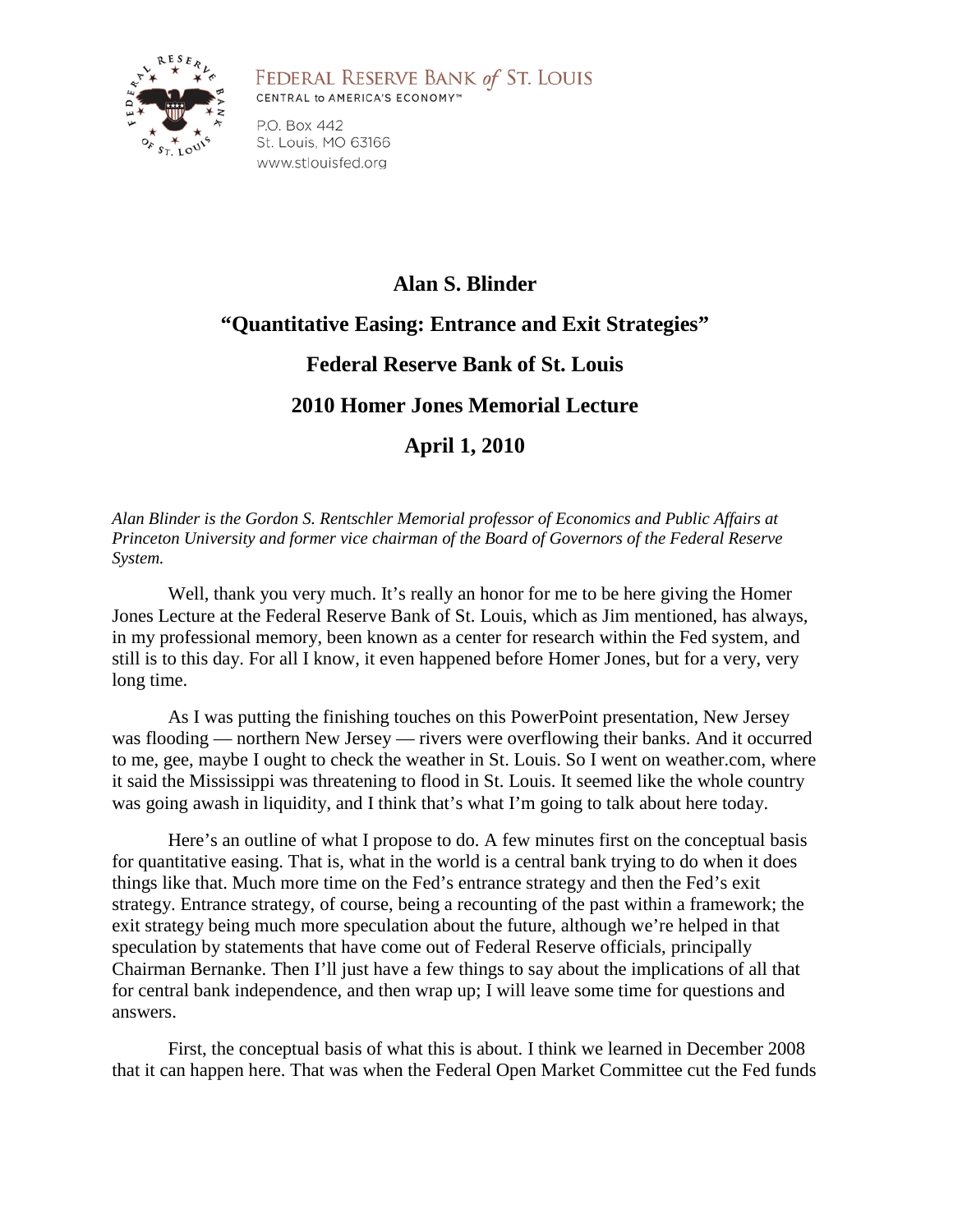rate to essentially zero, not quite zero. From then on, with its conventional ammunition gone, the Federal Reserve was squarely in this brave new world that's called "quantitative easing."

Some of you may know that Chairman Bernanke tried to name the Fed's new policies "credit easing," presumably to differentiate them from what Japan had done earlier in the decade. But that label just hasn't stuck, and it gets called quantitative easing. I don't mean, by the way, to imply by that that the Fed did just the same as the Bank of Japan did, which is not the case, as you will see.

Roughly speaking, quantitative easing refers to changes in either the composition or the size of the central bank's balance sheet, but done for a reason, designed specifically to ease liquidity or credit conditions, or both, in the market.

Presumably, reversing such policies — exit strategy — would constitute "quantitative tightening," but nobody seems to use that terminology, and so I won't either. The terminology, it's telling, I think, that the terminology is "exit strategy," indicating something aberrant, something you want to get away from, that you don't want to keep for the long run.

Conceptually, where does this come from? Reacting to the requirements of a near-zero interest rate, the Fed went into what's now called quantitative easing. Why is that a problem? The term "liquidity trap" is often used. The basic issue is that when central banks fight deep recessions, they often want to bring real interest rates down to negative territory. So in these symbols, *r* here is the real interest rate, *i* is the nominal interest rate, and *ρi* is the rate of inflation. As it says on the chart, a central bank can find itself in a position where it can't get *r* (the real interest rate) negative enough — maybe not even negative at all. If you look at that simple equation,  $r = i - \pi$ , if the interest rate is brought all the way down to zero, but inflation's actually negative at the time — which was the case in Japan but is not the case in the United States — you can't even make it negative at all. Even if you can make it negative, which it now is in the United States, you may not be able to make it negative enough to give the economy some real forward momentum. That's the first thing that leads you to think about quantitative easing.

The second thing — Milton Friedman's already been mentioned here in his role as a student; now I'll mention him in his role as a teacher — Milton Friedman reminded us all many, many years ago about the hazards of a central bank holding fast to a fixed nominal interest rate when inflation is changing. This is hazardous in either direction, but in the circumstances we now find ourselves in, or did find ourselves in, we're worrying more about the downward spiral.

How would this work? If nominal interest rate is held fixed, then of course, if it gets jammed up at zero, it's ipso facto fixed, and the inflation rate falls, then the real interest rate goes up. That squeezes the economy further, and so you get into a vicious dynamic cycle of ever-increasing deflation. Another way to think about the conceptual basis of quantitative easing is getting out of a trap like that, or never getting into it in the first place — the latter being more germane to the United States, the former being more germane to Japan.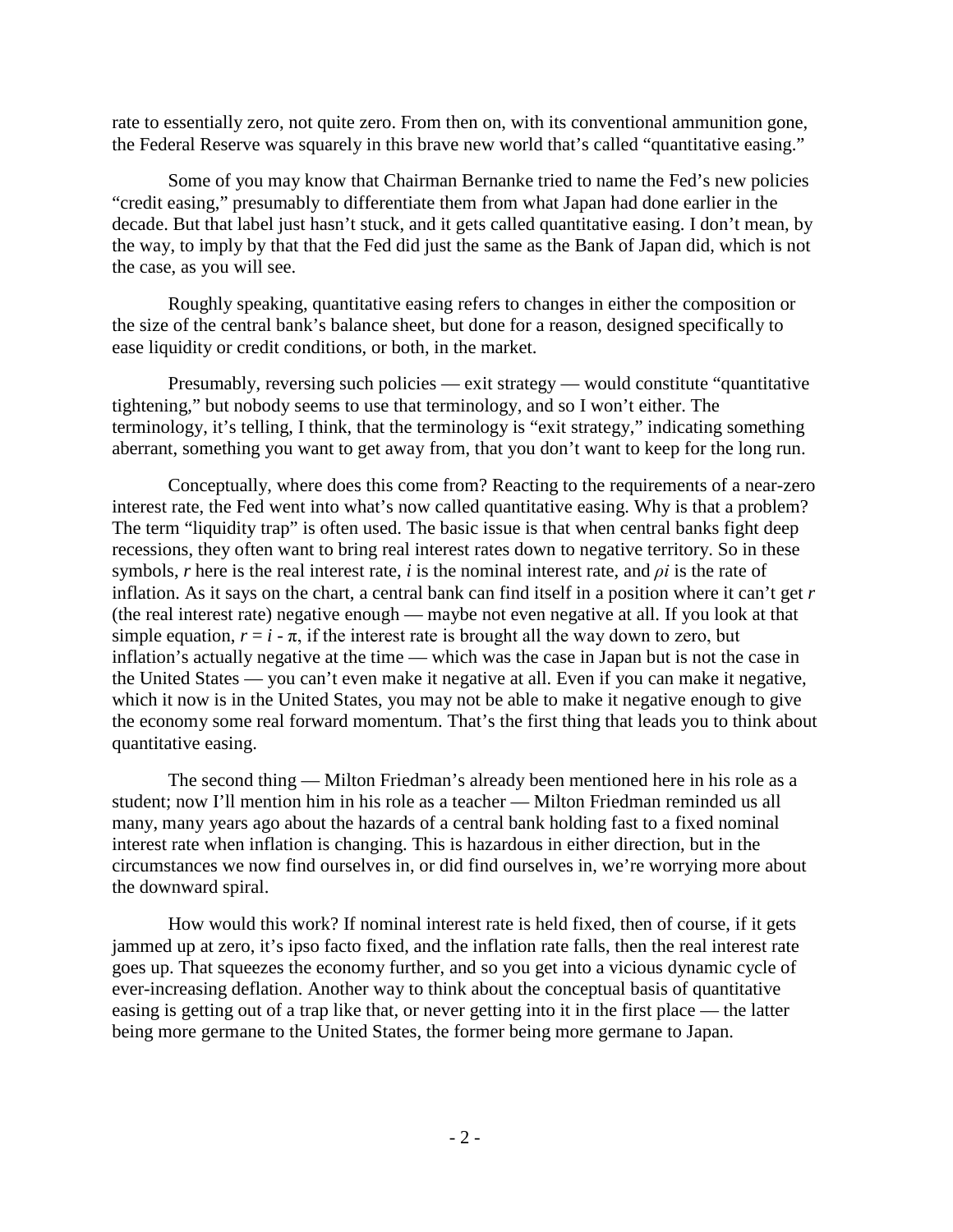The basic idea, the way I think of quantitative easing, is this: Once the nominal interest rate on Fed funds, say, is essentially zero, what can you do? The answer is that the Fed funds rate (the interbank lending rate) doesn't really matter for most transactions. What matters are corporate loan rates, mortgage rates, bond rates, and so on. Think of any one of them, *Rj* (any interest rate), as being composed of the corresponding riskless rate, *r*. If that's an overnight loan, *r* would be the Fed funds rate; if that's a three-month transaction, *r* would be the Treasury bill rate. Plus — and this is the important part — a risk premium, *Rj*, relevant to that particular asset. By the way, another interpretation is — it says immediately above it — could be that these are term premium rather than risk premium. We could be talking about the slope of the yield curve, flattening it, or we could be talking about shrinking various risk premiums.

That then becomes the objective of the central bank: It can't lower the riskless rate anymore — it's plugged up at zero — but it can still lower if it has instruments that will be effective to so doing — that's a big if, perhaps — it can still lower the interest rates that actually matter for economic activity in the way that the Fed funds rate really doesn't.

The proviso that I just made allusion to is this last point: That of course requires and economic theorists worry about things like this a lot, but people in the practical world don't worry about it too much — that requires that these assets that you will be buying and/or selling are not perfect substitutes for one another. If they are perfect substitutes, or if the financial market is entirely friction free, the fact that you buy Asset A and sell Asset B won't matter at all. In the real world, with Assets A and B different things, it probably does matter, and it might matter a lot in certain specific instances.

To be more specific, suppose you want to shrink term premiums, flatten the yield curve, which is, by the way, mostly what the Japanese were trying to do in their quantitative easing. Then the obvious thing to do is to buy the long-term government bonds and either sell short-term government bonds — T-bills in this country — or create new central bank money and just buy them. The first would be changing the composition of the central bank's balance sheet; the second would be blowing up the size of the central bank balance sheet. And the friction you'd be relying on is imperfect arbitrage across the yield curve in this case.

Just as a footnote, there's another way to attack this same problem. If the problem is I want to flatten the yield curve, because long-term rates are what really matter for the economy and I want them lower, another way, which I think probably should not be called quantitative easing, though some people do, is to commit verbally to keeping the overnight interest rate for a long time, or you might even say, "for an extended period," or some phrase like that. It's another way to accomplish that same objective.

I'll say maybe a little more about that, but I want to say much on shrinking risk premiums rather than term premiums. This is not about pushing down long rates and perhaps pushing up short rates but rather about reducing those *Rj*'s that were on the previous slide, the things that intervene between the riskless rate and the rates in real economic transactions, rates that matter.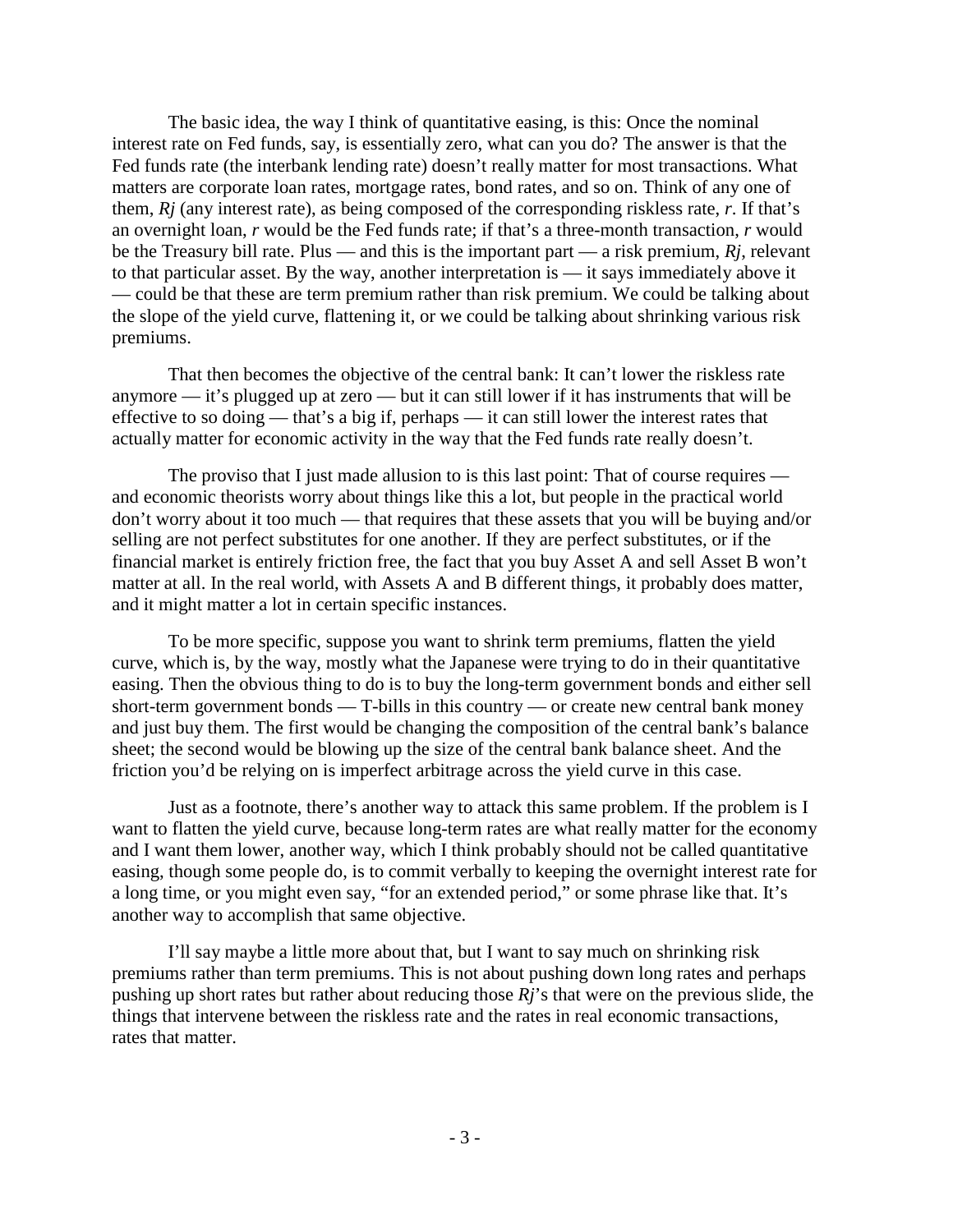The obvious thing to do there, again, has to be predicated on some sort of imperfect substitutability, or friction, is to buy the risky asset — so you could think of that as a mortgage-backed security, to take a not-very-hypothetical example — and sell the safe asset. So sell down your holdings of Treasurys, for example, or, again, by creating brand new reserves and just doing what only the central bank can do: "print money" to buy assets. The rest of us don't have that privilege, but the central bank in any country — in this country the Federal Reserve — does. It's the same two options used in a different way that one would use to flatten the yield curve. The very same two options would be used to shrink the risk premium. Then the questions become a whole host of empirical questions: Will this actually work? Can I actually do this? Or will there be, for example, private market arbitrage that undoes it, just to take one example?

Okay. Let me now turn to what the Fed actually did in this context as it first embarked on its new strategy of quantitative easing. I want to take this somewhat chronological, because the nature of quantitative easing, as practiced by the Fed, changed a lot over time — over, by the way, a fairly short period of time, because events were moving very, very fast — but changed a lot. As the Fed decided that it really had to fight this incipient credit stringency and recession, the first thing it did is what central banks always do: lowered its policy interest rate. This is a graph of the effect of Fed funds rate, and the Fed, in September '07 — remember the financial crisis starts in the summer of '07; the first really acute event comes in early August of '07 in France — in September of '07, starts cutting the interest rates down, down, down, there, reaching 2 percent by April of 2008. It started at 5.25, as you can no doubt see from that.

While this pace of cutting interest rates was pretty rapid by historical standards, as I looked at it, the Fed didn't seem to be showing any great sign of urgency in that period, certainly not an urgency to get to zero. As you see, it then stopped at 2 percent, and then it just waited for more information to see what it should do next. You'll see, of course, what it then decided to do next.

Perhaps more germane to the quantitative easing story, during this period emphasizing the temporal procession of events — during this period the Fed was not blowing up its balance sheet. This is a picture from the New York Fed of the size and composition of the assets owned by the Federal Reserve. We're now talking in this period, so the graph starts in March of 2007, so the crisis is starting in here someplace, and for all this time, the Fed is not blowing up the size of its balance sheet. In consequence of that, or related to that, I guess I should say, is also not increasing bank reserves. All the attention is paid, of course for good reason, to this — and I'm coming there, of course. But if you look at this, here's where the crisis is starting right here. You see these little bounces. The scale gets so large, this looks like a constant, but it's not, it's moving. But the Fed is not increasing bank reserves all the way to that point. And you know where that is — that's Lehman Brothers — so I'm coming there shortly. However the composition of the Fed's balance sheet is not changing very much, though it's changing a little. The size of the Fed's balance sheet is not changing very much, though it's changing a little. But the Fed is already engaging in several what I could call mild forms of quantitative easing, even apart from the emergency interventions in cases like Bear Stearns.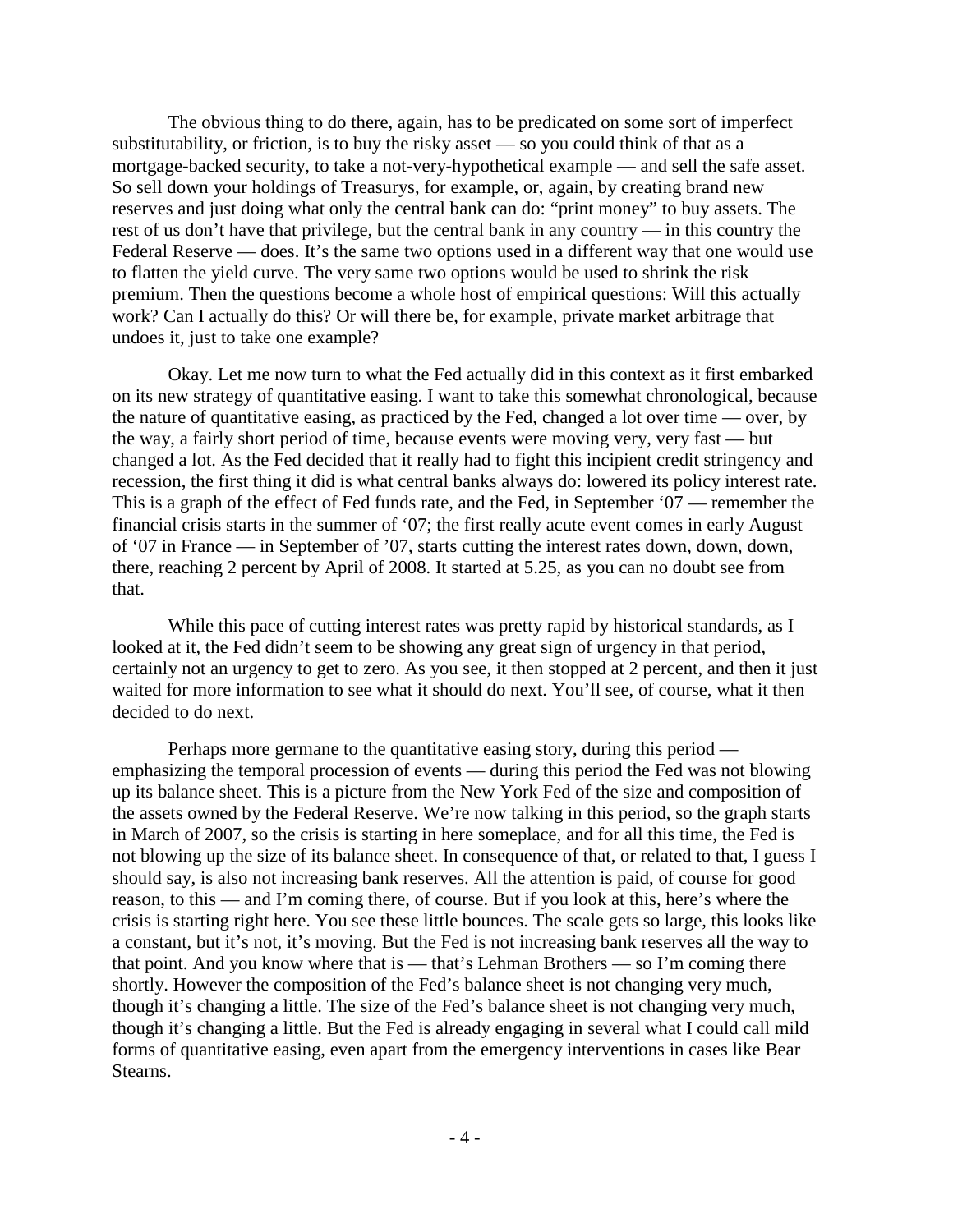To understand these things, it's useful to look at this very simplified balance sheet of the Federal Reserve. If you look lately at the balance sheet of the Federal Reserve, it is complicated — it goes on for pages and pages and pages. I don't need all those pages to make the points that I want to make. This is enough to make the points that I want to make here. The first sort of quantitative easing showed up entirely on the asset side of the Fed's balance sheet, and starting in early 2008, the Fed started selling down some of the Treasury securities (T-bills) that it owned, and it owned a lot, and buying other less liquid assets instead. This is the same balance sheet as was up there a second ago, just showing in red, Treasury securities are falling, less liquid assets are rising. This is a pure change in the composition of the Fed's balance sheet, and purposeful, not random. The view was that the markets were thirsting for liquidity. One of the things that meant is they were desperately short by the market participants' thinking on Treasury bills. Who had a lot of Treasury bills? The Fed. The Fed started selling Treasury bills into the market, and that meant, of course, they were taking on less liquid assets in return, the goal being to cut down the liquidity premiums, which were getting very large, scary large, at the time, although they were going to get much worse later; nobody knew that at the time.

All the while, however, the financial situation is getting worse, not better — not linearly, it's going up and down, but on trend is getting worse. And the market's real problems may have been fears of insolvency more than problems with illiquidity, a distinction that's not always as clean in practice as it is in theory. In theory you draw this bright line that's insolvent and illiquid. In practice it's not quite such a bright line. In any case, this is aimed at providing liquidity. The second sort of quantitative easing operations begins on the — oh, so what did I have this here for? Oh, yes, so I guess I just wanted to show you that in this period we're still not changing the size — the top line is showing you the size of the Fed's balance sheet, and I'm now talking about this sort of period. But the composition is starting to change, and this light blue area is the Fed's holding of Treasurys; that's going down. I should have had that before. The other type of quantitative easing started on the liability side and in particular started here.

To assist the Fed, the Treasury started borrowing in advance of its actual needs — the Treasury has to borrow to finance the deficit. But it started borrowing more than that and depositing those funds in its bank accounts at the central bank, at the Fed. While, these were fiscal operations — what I just described is a fiscal operation — they enabled the Fed to increase its assets without increasing bank reserves. Here again is bank reserves, and I'm now talking about this period here. Bank reserves are still not going up. What's happening instead is that by dint of having more deposits — in this case from the government — like any bank, the Fed can acquire more assets. The Fed was lending more, and it was buying more of these illiquid assets without increasing bank reserves. That's very helpful to a central bank that's still a bit hesitant, I would say, about going all out to stimulate aggregate and to fight the credit crisis, and by the way, was also getting worried about running out of T-bills. If I go back to this, you see the T-bill supply the Fed is starting to grow, it almost halved.

Notice, however, that this amounts to the first breeching of the wall between fiscal and monetary policy. As I said, purely fiscal actions were done — borrowing more, putting it on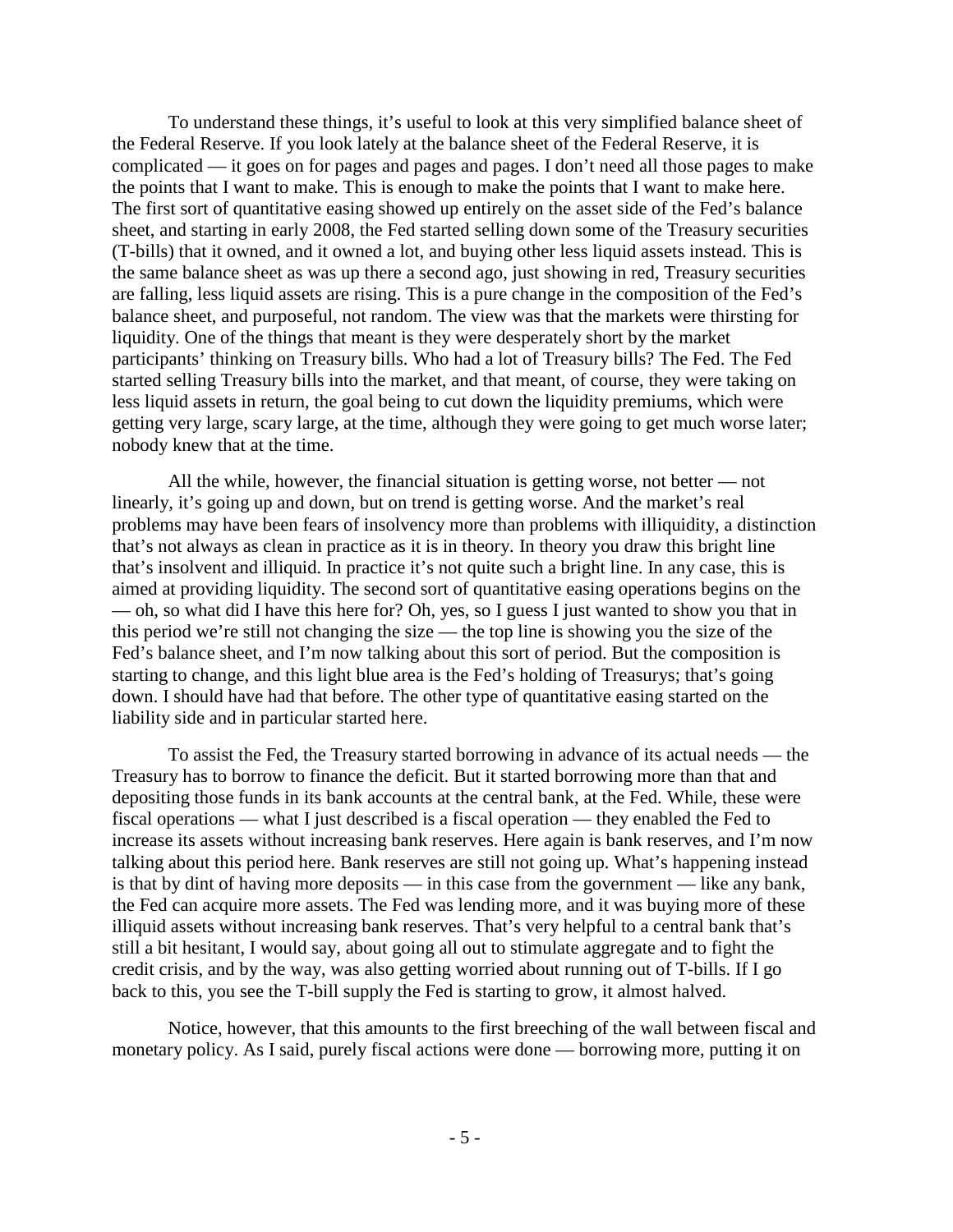deposit at the Fed — to assist monetary policy in this case. Of course, there would be many more breechings of that wall.

Then came Lehman Brothers and everything changed. The FOMC resumed cutting interest rates at its October 10th, 2008, meeting, which is here, about — this is the effective rate, by the way, rather than the target rate; they correspond pretty well, except for jiggers and quickly, I would say, pushed the funds rate all the way down to, essentially, zero. More germane to this story of quantitative easing, the Fed started expanding its balance sheet. So that's right here; this is Lehman. My hand's not steady enough to point to the exact day, but that's September 15th, more or less. And the balance sheet starts blowing up very, very rapidly. That means more lending, more acquisition of assets, and more bank reserves being issued, and more bank reserves being pumped into the system.

By the late months — let's say by the last quarter of 2008 — any reservations the Fed had about boosting aggregate demand were gone, and it was battle stations: What can we do to prevent Great Depression 2.0? So you've seen the assets skyrocket in this slide; you've seen the reserves skyrocket in this slide. In addition — I guess I should go back — the composition of the Fed's balance sheet is getting pretty interesting — all these other colors. I'm not going to go into that. Many, many things are showing up on the Fed balance sheet that were not there before.

The early stages of this quantitative easing policy, the serious quantitative easing policy were very ad hoc, reactive to events, and institution based — this institution's going over, this might go over, et cetera — and the Fed was making things up on the fly. But starting with the commercial paper funding facility and then continuing through the MBS purchase program and other things, the Fed's parade of innovative purchase lending and guaranty programs took on a much more systematic, thoughtful, and important to me market-based flavor. It went away from being institution by institution — what are we going to do about Bear Stearns; what are we going to do about Lehman; what are we going to do about AIG — and much more market based — what needs to be done to get the commercial paper market functioning again; what needs to be done it — with asset-backed securities; and so on.

This was a notable change in focus, I think, and a smart change in focus, for the reasons that I was saying earlier. Any interest rate can be thought of as the corresponding riskless rate plus this risk premium. These things here, whether we're talking about the Fed funds rate or the T-bill rate, which actually went negative a couple of times in this period, or any riskless rate, were already very low. But these things were very high because of the risk premium.

If you're going to focus your energies at some place where it might have a return, this was the place to focus it: bringing down the risk premiums, or as I said, the term premiums, but I want to emphasis the risk premiums. In fact, the one aspect of the Fed's quantitative easing campaign that I've been critical of is its purchases of long-term Treasury bonds, so that's making it look more like what the Japanese did. And it's for the reason that I said before, that the real target of opportunity — when the Fed started purchasing long-term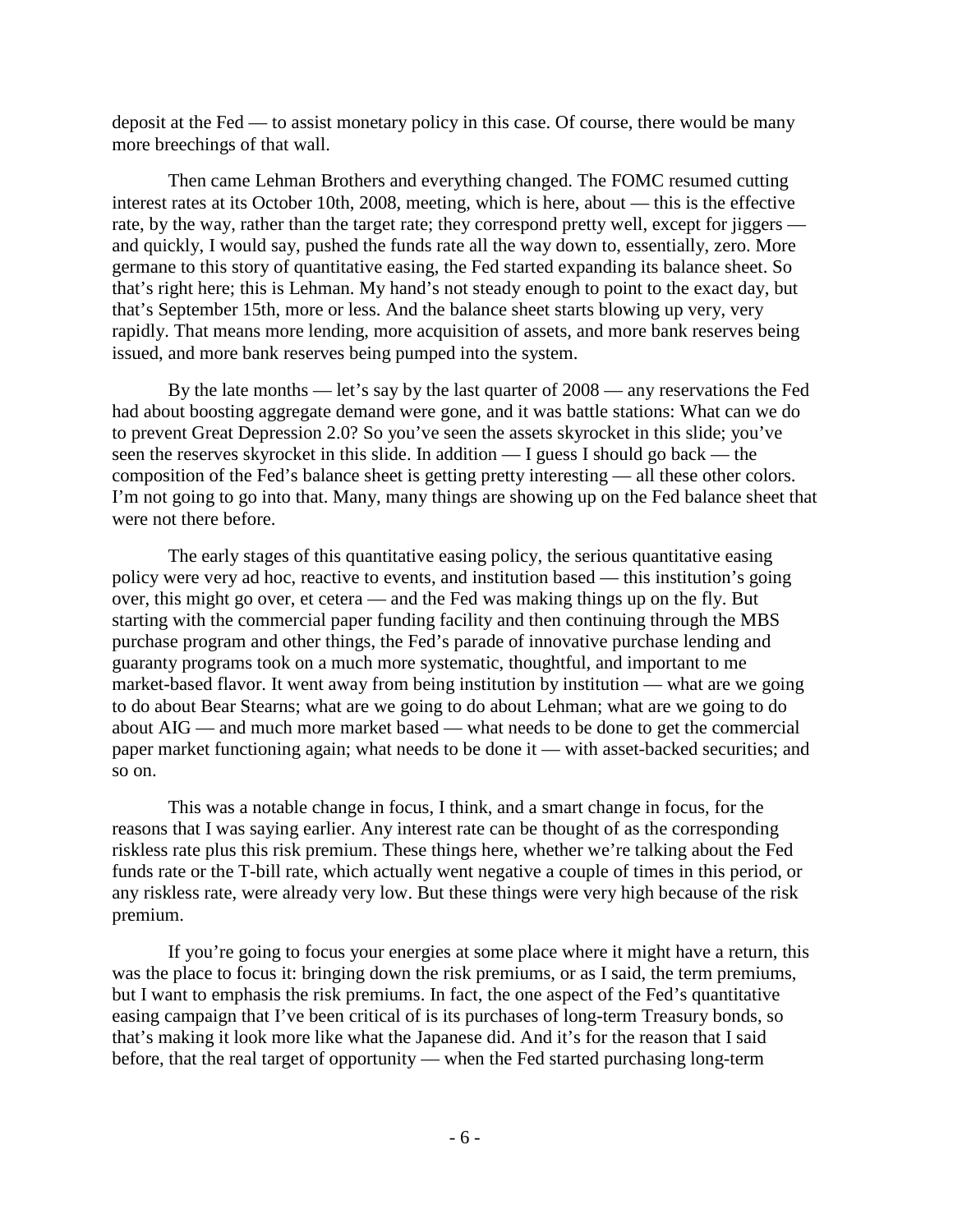Treasurys, long-term Treasury yields were already quite low. That's not to say they couldn't have been pushed out a little bit more, but they were all very, very low. The problem was, say, if this is a 10-year Treasury, and this is the spread for a 10-year corporate bond, that was the thing that was causing the problems.

In any case, the Fed's quantitative easing attack on interest rate spread seems to have been successful, at least in part. Here are two different graphs, one of a short-term interest rate and one of a long-term interest rate. This is the spread between commercial paper and Treasury bills, bounces around quite a bit, and here it really, really falls. This is late 2008.

This one happened slower. This is a spread between corporate bonds and 10-year Treasurys, which again is peaking around the same time but moving down much more slowly, but in any case, moving down quite a bit.

This is not the last word on evidence with this one slide; other things are happening in the world at this time that are moving interest rates for sure. Still, I think this "coincidence in timing" is not really a coincidence, let's put it that way.

That's the entrance, in three stages, basically. What about the exit strategy? This is an actual place, by the way; this came from Google images, of course. So if anybody knows where Solutions, Missouri, or Solutions, Virginia, is, I'd appreciate knowing. So this is what the Fed is looking for, the exit solution.

The exit strategy's of course in its infancy; it's barely begun. Chairman Bernanke first outlined the major components of what would be the Fed's exit strategy in some July 2009 congressional testimony, and he's followed up with several other speeches and testimonies since. We now have a pretty good picture of what's on the Fed's menu for exit, and here is the menu. This all comes straight from Bernanke, not from me — just with some commentary as I go over it.

Right at the top, phasing out the extraordinary liquidity facilities, which is essentially done, and I marked here the Fed gets this more or less for free. What do I mean by that? As financial institutions no longer need these things, they stop using them, and the outstanding balances sort of dribble away to zero. And that happened, and the Fed then just shuts them down.

That, by the way, is perfect — so the reason I want to mention that — that is perfect exit strategy timing: You want to pull away the support at exactly the times that it's not needed anymore. In this case the Fed gets it for free. The timing of that piece of the exit strategy is almost, by definition, perfect; the rest is not.

If you're going to do that, you probably want to normalize the discount lending, that is the spread of the discount rate over anything else you want to think of, but think of the Fed funds rate, for example. The Fed has just begun to do that, so this is a supplement to number 1.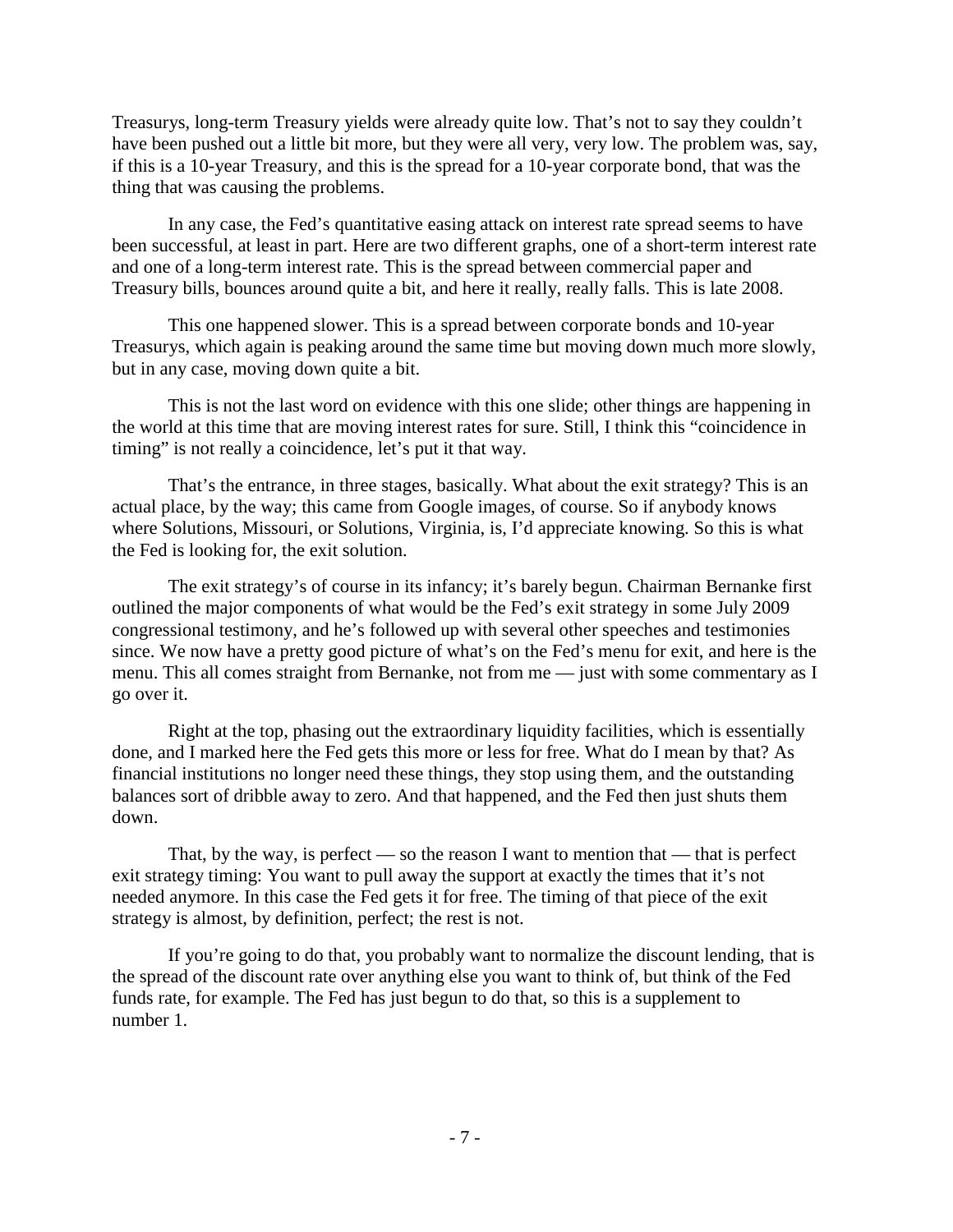The other thing you get for free, although the timing may not be perfect, is once the Fed stops buying MBS — mortgage-backed securities and GSE debt, which it stopped as of today — I think March 31st was the last day; I don't know if any purchases were made on March 31st — the stuff will start dwindling, but at a quit slow pace. That pace may have nothing to do with the disappearance of the need for extraordinary support, which of course is what's going to bring us down at the bottom of Bernanke's list, to outright asset sales selling the stuff.

These are the really novel things on the Fed's menu. These things sound novel, but they're not. This is conventional open-market operations, contractionary open-market operations, though presumably on a grand scale. And, as I marked down here, it's discretionary. The Fed does not get these things for free; the Federal Open market Committee is going to have to decide on the proper timing and amount of the contractionary open-market policy. But that's conventional; I think it will differ in size from what the Fed's been accustomed to doing for decades. But it doesn't really differ in character from what the Fed has been doing in decades; numbers 4 and 5 do.

Let me go then to number 5, which is offering banks "CDs." What do I mean by that? Banks have always had checking accounts at the Fed; we call this bank reserves. They now are going to be offered the option of buying various certificates of deposit — term accounts — at the Fed. But here's the wrinkle: Unlike their checking account balances at the Fed, these new CDs will not count as bank reserves. The consequence of that is when a bank transfers money from its "checking account" to its "savings account" — the same thing individuals do at ATMs every day of the week — bank reserves will simply vanish.

Here's a graphic that starts at \$1 trillion of reserves and just makes up that maybe the Fed takes out — but I want to say this is made up, has nothing to do with anything Ben Bernanke or anybody else ever said. But when you put a graphic up there, the line changes at some point. Here the Fed takes out 400 billion of them just by converting them into savings accounts instead of checking accounts, leaving reserves here. You can just make bank reserves vanish like that — if, of course, you could induce the banks to make these voluntary transfers from their checking accounts to their savings accounts.

I must say I wonder and worry a little bit about that. Nobody knows how this is going to work in practice — certainly not me. But the idea behind these new certificates of deposit is, first of all, they can't be withdrawn prior to maturity; at least, this rule was in the Federal Register proposal put out by the Fed. They will not count as bank reserves, as I already said, and they also will not serve as clearing balances, which all banks need for the normal business.

In consequence, it seems to me they may have to bear high interest rates, higher than those on T-bills, in order to get banks to make this conversion. So I'm wondering about this aspect of the exit strategy, as are many other people.

I come finally to the instrument that Chairman Bernanke and many other Fed spokespersons seem to view as the most central to the exit strategy, and that's the interest rate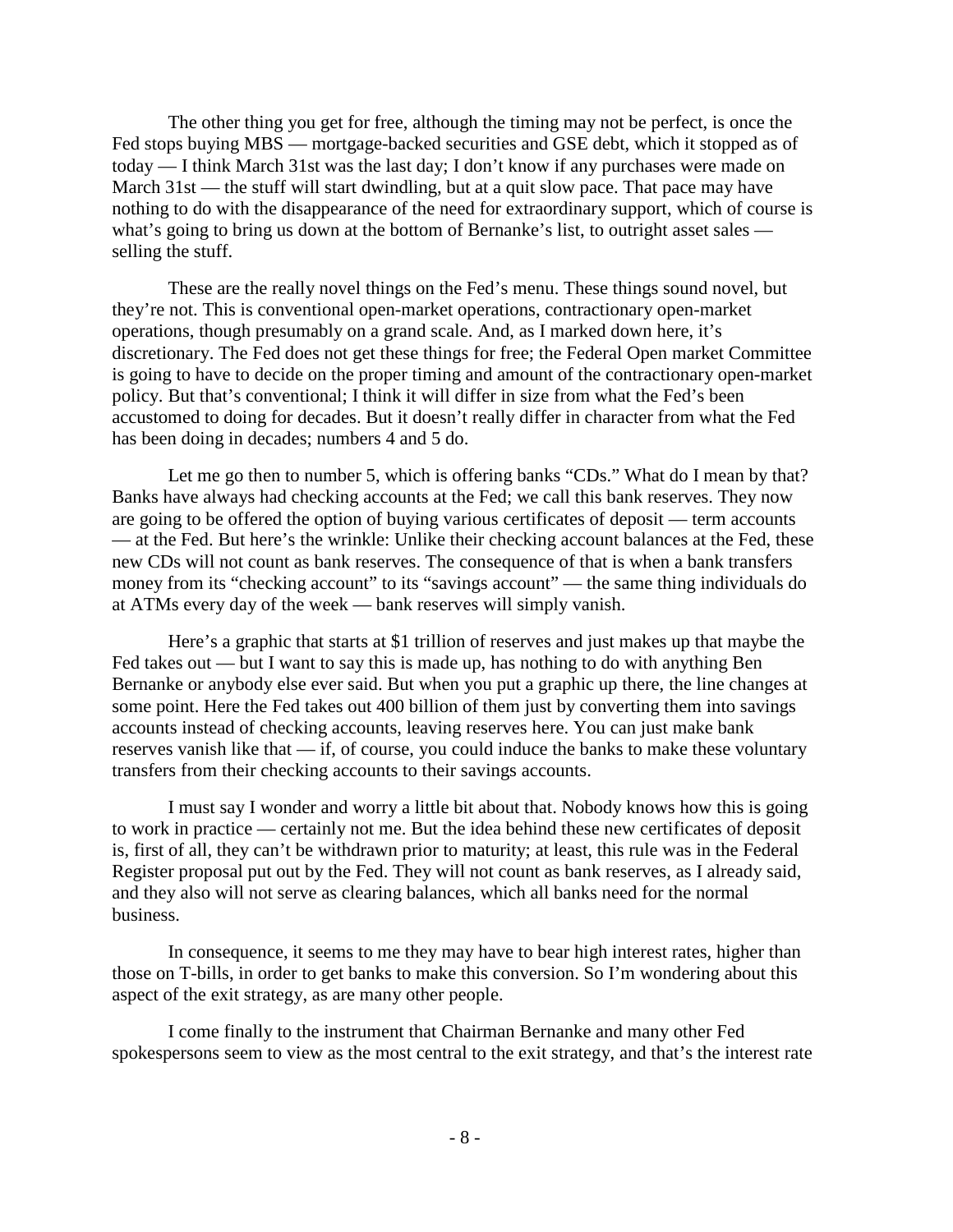paid on bank reserves. The Fed started paying interest rates on bank reserves in October 2008, having not done it before. Federal Reserve officials seem to view paying interest on reserves as something approaching a magic bullet. I certainly hope they're right about that, but I confess again to being just a little bit worried about it. I don't mean that it's a bad idea — it's a good idea. The question is: Is it a panacea?

Everyone recognizes that the Fed's entrance strategy in quantitative easing created this mountain of excess reserves. These are, by the way, almost all excess reserves. Required reserves went up a little bit during this period, but nothing compared to the rise in reserves. And banks are now holding them voluntarily, despite the paltry interest rates that the Fed is paying, because every riskless interest rate is paltry these days. The key question is how urgent will it be to whittle this mountain down to size, not necessarily all the way back to here, but to something much less than \$1.25 trillion, which is roughly where it is standing today.

The traditional textbook money multiplier view sees all of those excess reserves as financial kindling that will prove inflationary unless it's withdrawn as the system normalizes. We know concretely that under normal circumstances — say, go back to the summer of 2007 and before the Fed was paying interest on reserves — we know how many excess reserves the banking system wanted to hold: zero, essentially; practically zero. Of course, now excess reserves do pay interest, so banks will not want to hold zero excess reserves, depending on the various constellation of interest rates and liquidity needs and so on. The banks are not going to want to go back here; they'll want to go back to some bigger number that nobody knows, including the banks and including the Fed. But it's hard for me to believe that they'll want to stay up here; I think it's hard for almost everybody to believe that.

The Fed's looming task will be to reduce the supply of excess reserves at the same pace that banks are reducing their demands for excess reserves. Remember what I said about the liquidity facilities. You got that for free with the liquidity facilities; they just fell into disuse. You don't get that for free with the reserves, because the Fed is going to have to do contractionary open-market operations, or something like that, to take these reserves out of the system. The questions are how fast and how far the process of reducing bank reserves should go.

Remember that as the Fed's liabilities shrink, so must its assets shrink. As it reduces bank reserves — in the future; the Fed has not started doing this yet — the Fed is also going to have to reduce some of the loans or less liquid assets that are now on its balance sheet. Here's that balance sheet again, and it makes the point I just made: You can't look only at the bank reserves. There's double-entry bookkeeping; something here has got to go down. It could have been Treasury securities, but that's not what the Fed's interested in; the Fed wants to wear down these things. So the liabilities and assets sides have to move down together; that's arithmetic. That's the conventional view.

There is, however, an alternative view that's prominently spoken about by many people in the Federal Reserve system that argues that this larger parent overhang of excess reserves is not really a cause of concern. Specifically, once the funds rate falls to the interest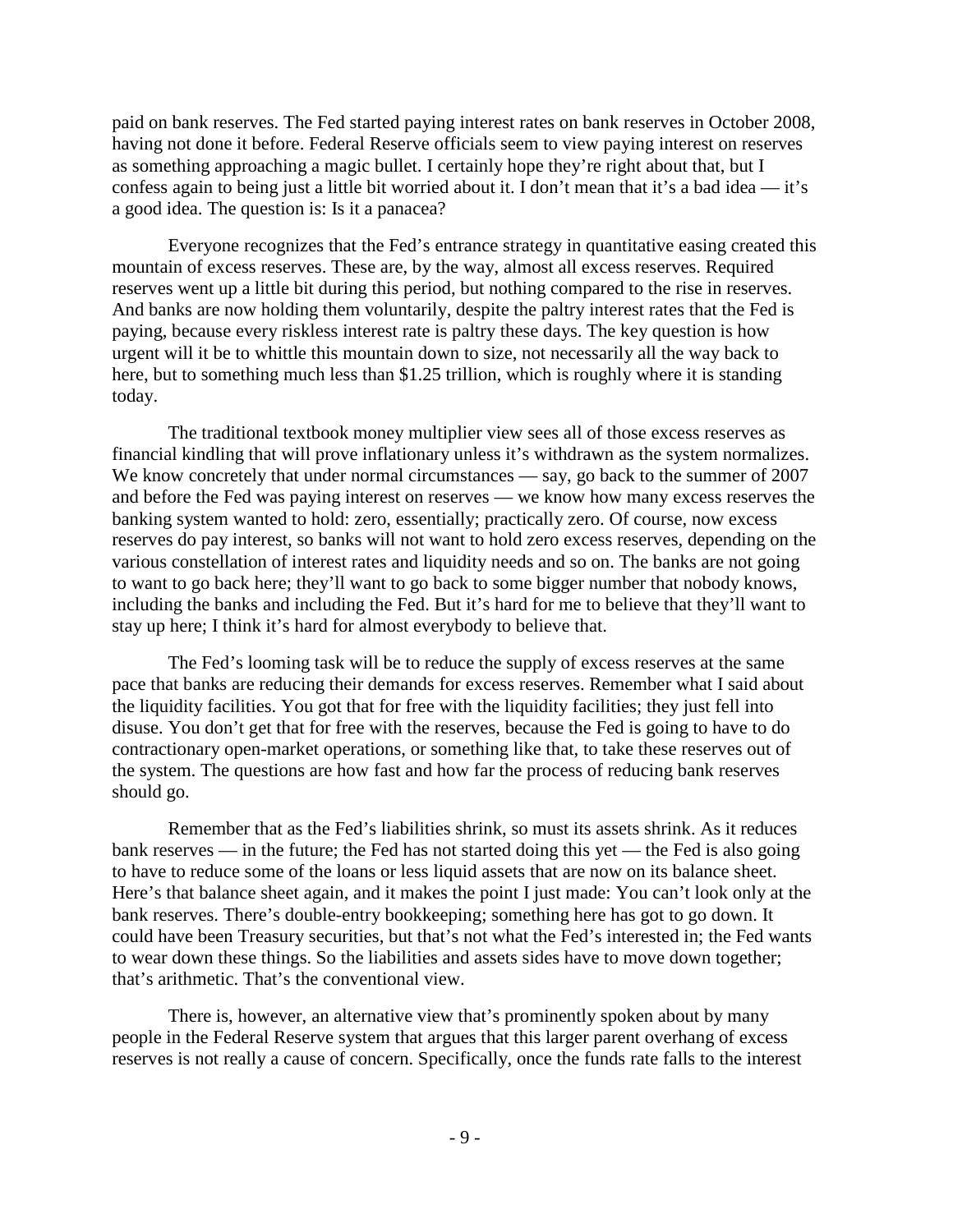rate paid on reserves, *z*, the demand for excess reserves becomes infinitely elastic because its opportunity cost is zero. The Fed funds rate, which is measured here, and the interest rate on reserves match up, as they do now, more or less, but they can match up at a nonzero interest rate.

As long as the Feds supply — remember the Fed is controlling the supply of reserves — as long as this vertical supply curve cuts the horizontal portion of the demand curve, then you see it can move left or right and it doesn't affect interest rates at all, and if it doesn't affect interest rates, it probably doesn't affect much of anything. In this view, this huge mountain of reserves, or at least a lot of it, can remain on the central bank's balance sheet and on the bank's balance sheets more or less indefinitely without kindling inflation. Of course, the hard part of this is to make sure you're on the vertical portion as this demand curve is moving. In this view, what the Fed should concentrate on is how quickly to shrink the asset side of its balance sheet, and the liability side is just sort of the passive partner by double-entry bookkeeping; as you shrink, the assets-to-liabilities also shrink.

In the interest of time, I'm going to skip this one. This is the so-called floor system, with *z*, the interest rate on excess reserves. This is the corridor system, with *z* the interest on excess reserve and *d* the discount rate, and the Fed funds rate, in this picture anyway, someplace in between them, or down at the floor or down at the ceiling. I'm going to skip that because I'm watching the clock, and I do want to get to what I said I would get to next, or almost last, which is the implications of quantitative easing for central bank independence, a doctrine that is held very dearly in central banking circles, and I might say in economic circles; it's not just central bankers that think central bank independence is important.

Why do I bring this up? The answer is that many of the Fed's unorthodox policies have put taxpayer money at risk, and therefore constituted quasi-fiscal operations. At the margin a dollar lost by the Federal Reserve is a dollar cost to the taxpayer. By the way, it goes the other way too: A dollar made by the Federal Reserve is a dollar made by the taxpayer. So it's a quasi-fiscal operation, but with this very important difference: Congress never appropriated a nickel for the purpose.

Some members of Congress are quietly quite happy that the Fed took these extraordinary actions on its own initiative, thereby saving them from some absolutely horrific votes. Just imagine the bill that came to Congress said, "We'd like to appropriate \$180 billion to lend the money to AIG." If I were a member of Congress, I would not want to vote for something like that. Others, however, complained bitterly that the Fed has usurped authority that, according to the Constitution, resides in Congress.

On that last point I want to take a look with you now at the wording of what the previously obscure but now famous Section 13(3) of the Federal Reserve Act — this is the Federal Reserve Act; you can't read it there, but this is Section 13(3), blown up — and I want to read it for you, emphasizing the parts that I've put in bold:

"**In unusual and exigent circumstances**" — so this is supposed to be rare, extraordinary events — "the Board of Governors, by the affirmative vote of not less than five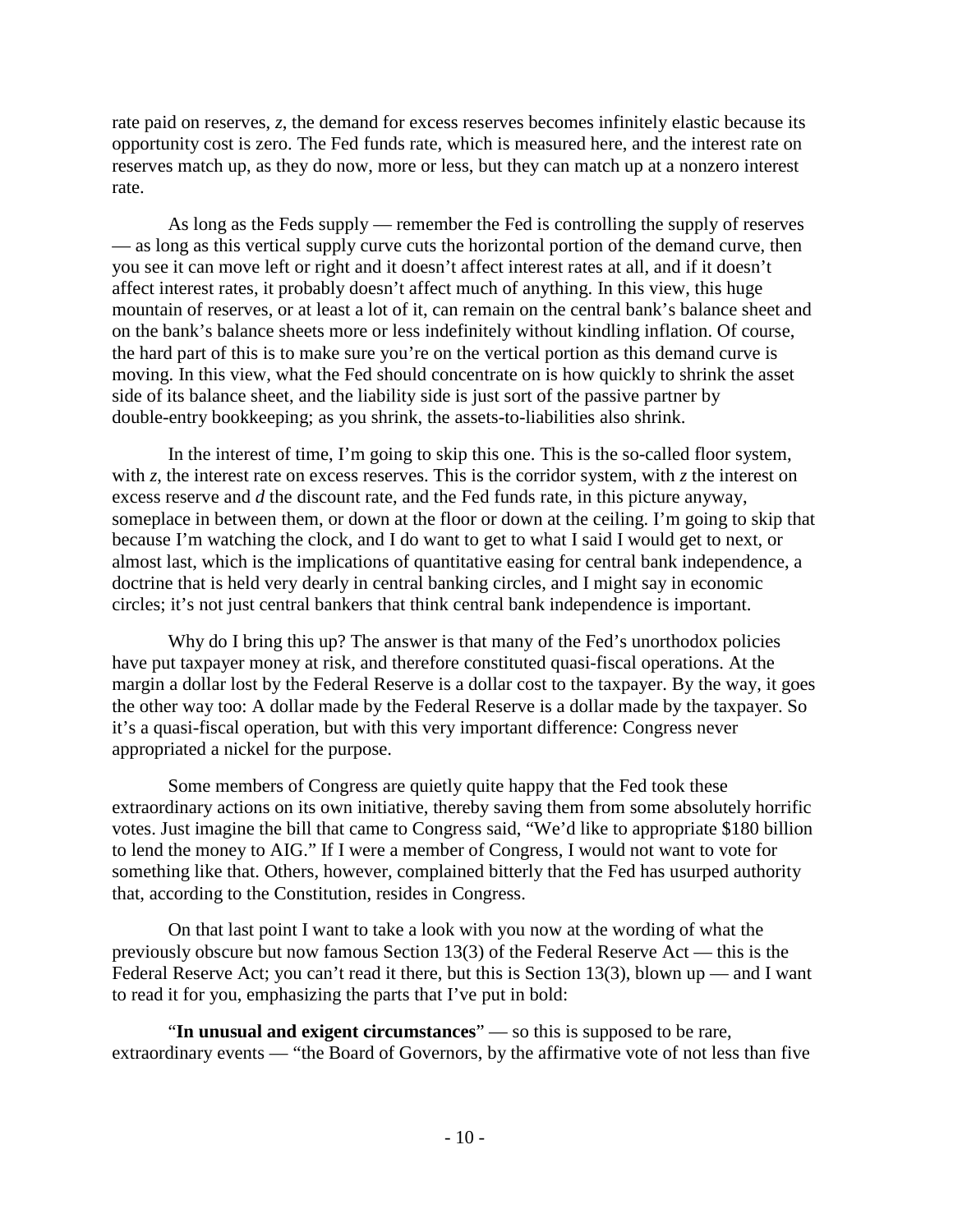members" — so a super-majority, not an ordinary majority — "may authorize any Federal" Reserve Bank during such periods" — blah, blah, blah, blah, blah — "to discount for any individual partnership or corporation." That's not very exclusive. I once said, when I was on the Fed, I told some people the Fed could lend to my brother-in-law if they thought it was in the national interest. They didn't, and they still haven't, but they could — "notes, drafts  $\dots$ bills of exchange, [et cetera], when such notes, drafts . . . bills of exchange are endorsed or otherwise secured" — to whose satisfaction? — "**to the satisfaction of the Federal Reserve Bank**." (Emphasis added.)

If the operative Federal Reserve Bank happens to be the Federal Reserve Bank of St. Louis, the Federal Reserve Bank of St. Louis decides if the collateral is good, according to Section 13(3).

If you've grown up in America learning about checks and balances since you're age six, this is an extraordinary grant of power. But reading the law carefully does at least answer one very narrow question that's been raised over and over, which I alluded to a moment ago: The Fed clearly did not overstep its legal authority. Here is it's legal authority — it is very, very broad — and the Fed was fully authorized to do all of those Section 13(3) operations. The real question, the interesting policy question, is whether Section 13(3) grants the central bank too much power. And I must say, my tentative answer to this question is, "Yes."

So what do you do about it? Here's what I think should be done about it. There ought to be a political check, so the sensible way to do this, I think, is to get the permission of the Secretary of the Treasurer, who's the agent of the President, as essentially the Chief Financial Officer of the United States of America. Or, if it exists — this is the Financial Stability Oversight Council, which is supposed to be created if the House or the Senate bill gets into effect — it doesn't exist right now. The Secretary of Treasury does; that's why I put it that way. And then require prompt reporting to the two banking committees of Congress, which, as I say this, I cross my fingers, will be kept confidential. It's a worry. I have to admit, it's a worry, though the National Security Committee seemed to do pretty well on that. By the way, these ideas, or variants of them, things very much like this, are in both the House and the Senate bill.

But this is an example of the broader question, and the broader question is: How far beyond conventional monetary policy should the doctrine of central bank independence be extended? We're very comfortable with the doctrine of central bank independence within the limits of conventional monetary policy — FOMC meetings and what normally goes on at FOMC meetings. But the Fed has never had that much independence when it comes to regulation and supervision. As you know, there were four — soon to be three — well, maybe, who knows; I don't know what's going to get through Congress — there were four bank supervisory — federal bank supervisory agencies. When policy changes are made, they all have to cooperate, and the Fed doesn't just dictate to the other agencies the way it dictates, of course, in monetary policy; nobody else has a hand in monetary policy.

The hard part becomes figuring out what happens when Section 13(3) actions become monetary policy, which is where the Fed has been, basically, since December '08. So